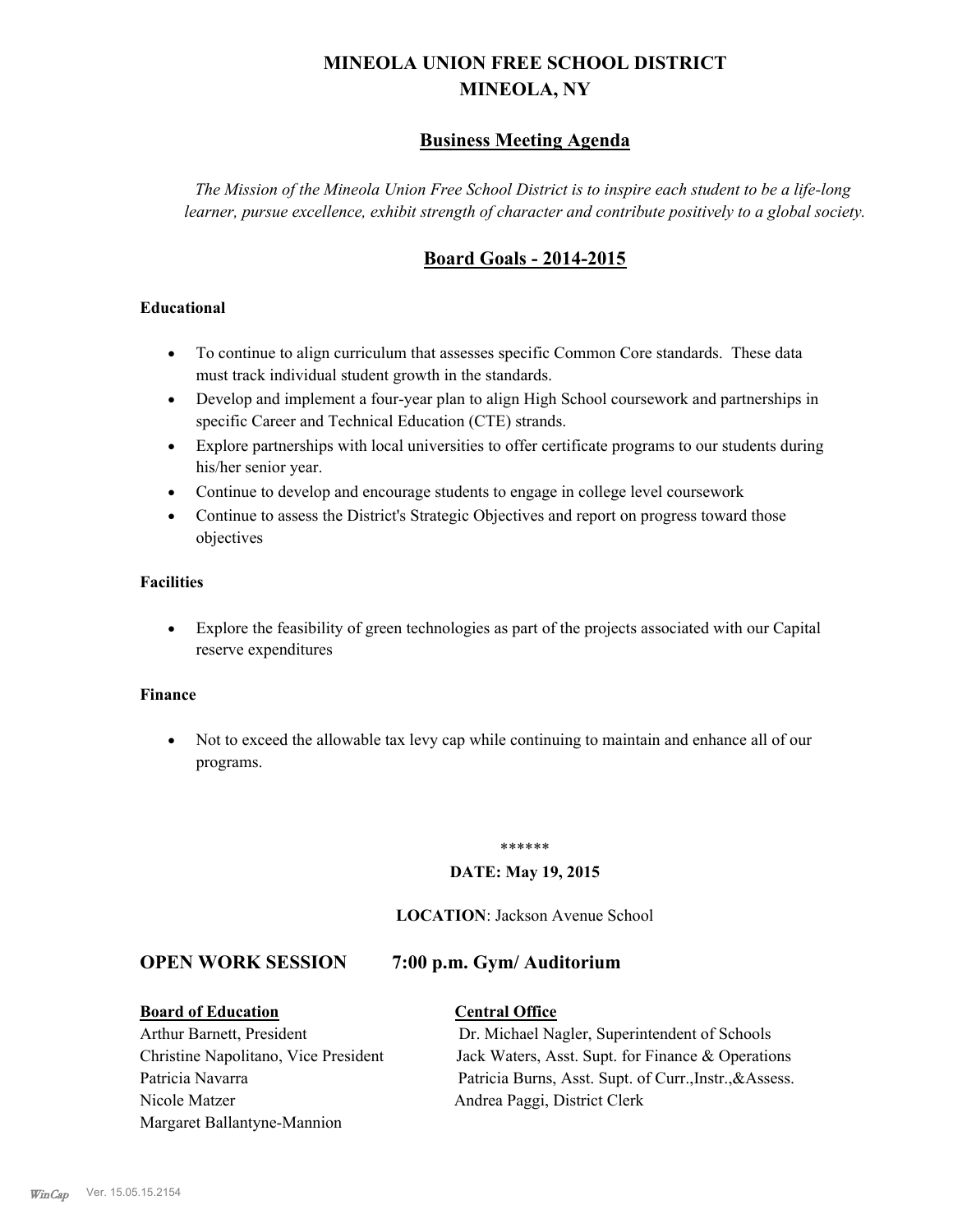**A. Call to Order B. Pledge of Allegiance C. Reading of Mission D. Moment of Silent Meditation**

**E. Dais & Visitor Introductions**

**F. High School Student Organization Report**

### **G. BOE Reports**

- **a. Comments from Board Trustees**
- **b. Comments from Board President**
- **c. Comments from Superintendent**

**H. Old Business**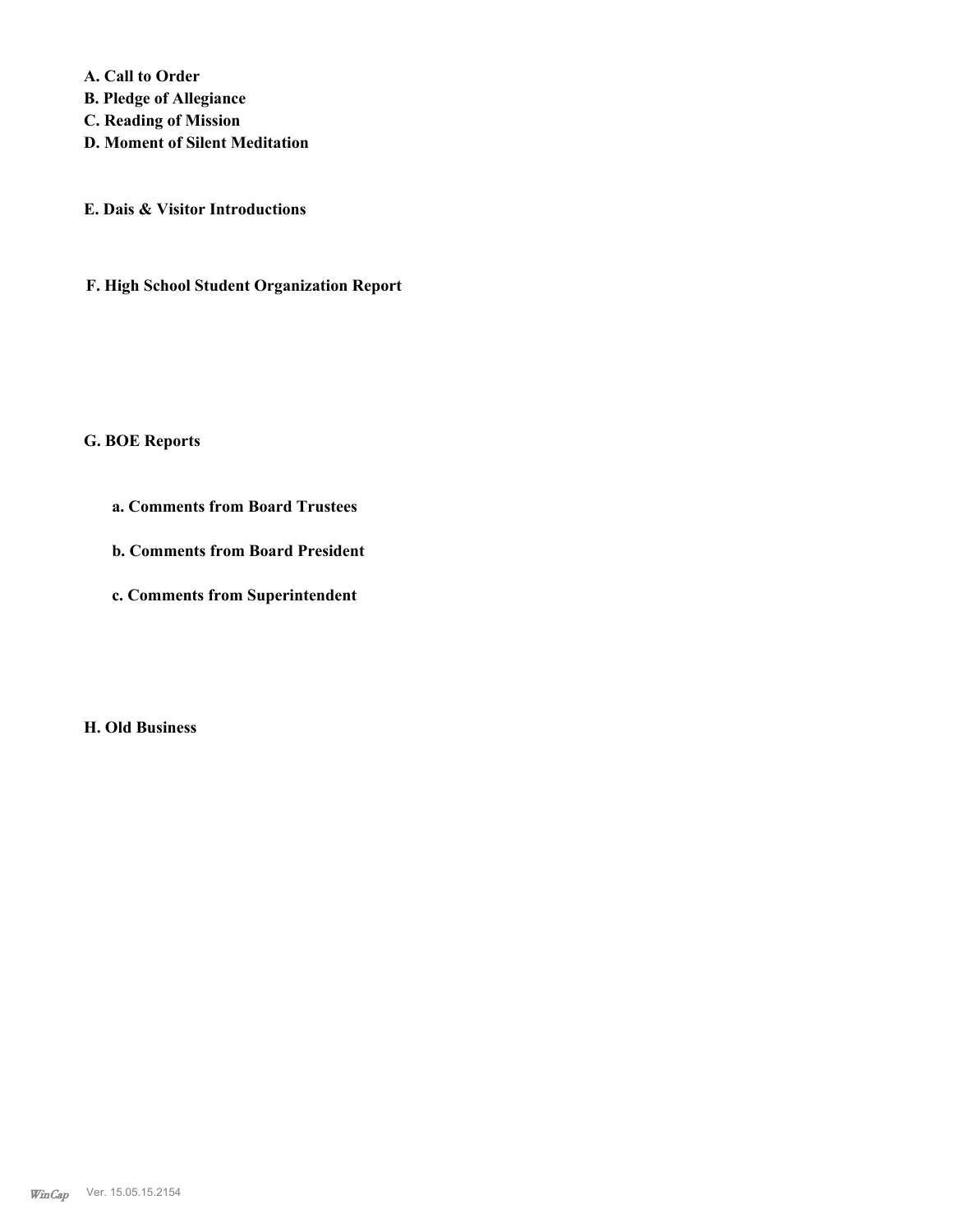### **I. New Business**

# **Second Reading & Adoption of Revised Board Policies #1100 to #8470**

**RESOLUTION # 51 - BE IT RESOLVED** that the Board of Education of the Mineola UFSD waives the second formal reading of Revised Board Policies #1100 to #8470 due to its availability on the information table and the district website and moves its adoption.

| <b>Motion:</b><br>Second: |     |
|---------------------------|-----|
| Yes:                      | No: |
|                           |     |
|                           |     |
|                           |     |
| Passed:                   |     |

### **J. Consensus Agenda**

**RESOLUTION # 52 - BE IT RESOLVED** that the Board of Education approves the consensus agenda items J.1.a. through J.5.c.2., as presented.

 $$  $Second:$ **Yes: \_\_\_\_\_\_\_\_\_\_\_\_\_ No: \_\_\_\_\_\_\_\_\_\_\_\_\_ \_\_\_\_\_\_\_\_\_\_\_\_\_ \_\_\_\_\_\_\_\_\_\_\_\_\_ \_\_\_\_\_\_\_\_\_\_\_\_\_ \_\_\_\_\_\_\_\_\_\_\_\_\_ \_\_\_\_\_\_\_\_\_\_\_\_\_ \_\_\_\_\_\_\_\_\_\_\_\_\_ \_\_\_\_\_\_\_\_\_\_\_\_\_ \_\_\_\_\_\_\_\_\_\_\_\_\_**

**Passed: \_\_\_\_\_\_\_\_\_\_\_\_\_**

### 1. **Instruction**

- a. Leave(s) of Absence/Child Rearing
- That the Board of Education grants a request to Melissa Koenig, for an FMLA unpaid Leave of Absence, for child-rearing purposes, effective September 1, 2015. 1.
- b. Appointments Instruction
- That the Board of Education approves the appointment of Jacqueline Garay-Cruz, to the position of Day-to-Day substitute teacher for Charyn Restituyo, at Hampton Street, starting approximately May 25, 2015. Salary: \$100 per day. 1.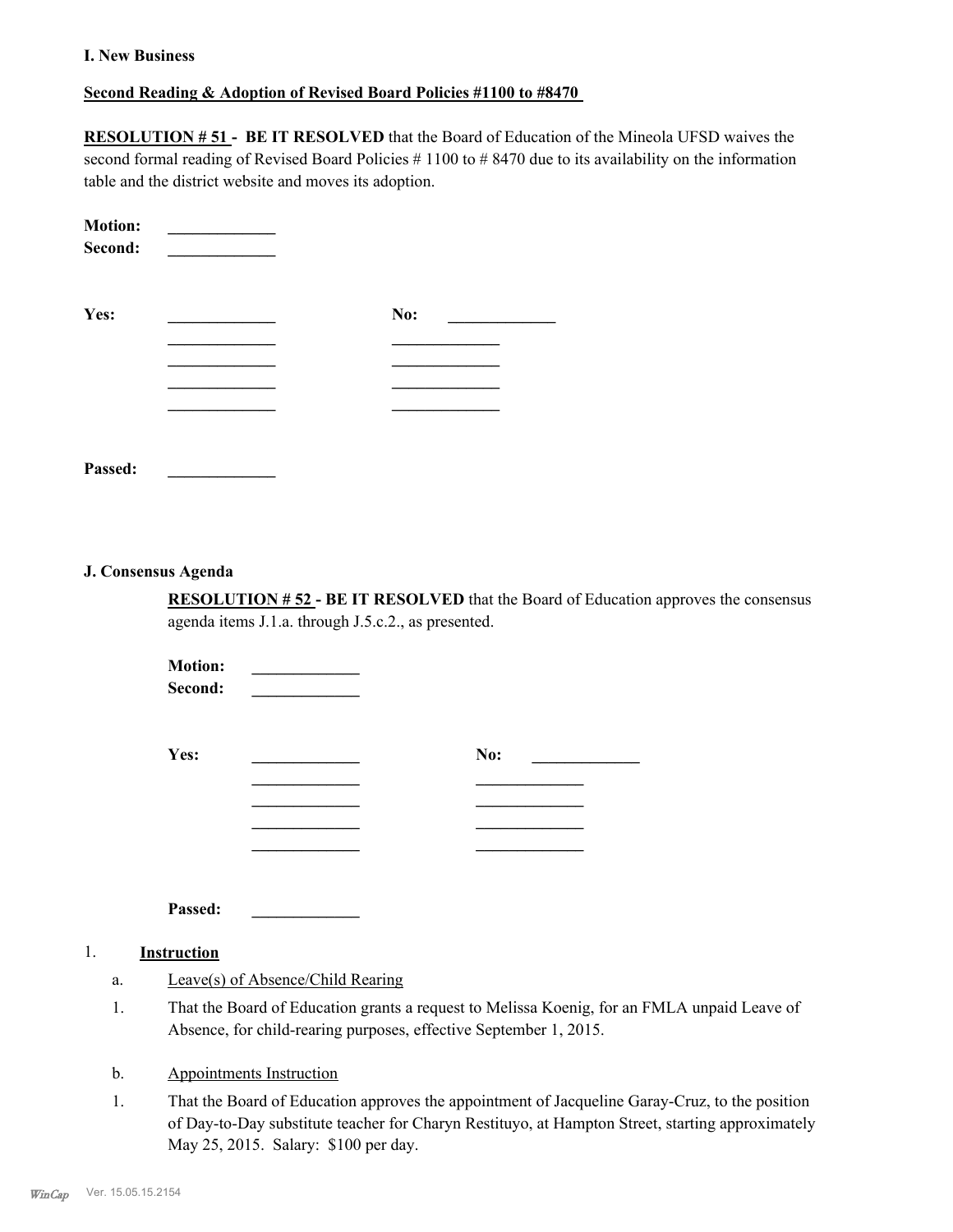Appointment(S) Sub Teacher per diem c.

> The Board of Education accepts the following individual(s) as Per Diem Substitute Teacher(s) for the current school year, at a daily rate of \$100.00 per day; and retirees at a daily rate of \$125.00 per day.:

| EMPLOYEE NAME    | EMPLOYEE CERTIFICATION     |
|------------------|----------------------------|
| Thomas K. Keegan | Literacy (5-12), S.S. 7-12 |

- 
- 3. Catia A. Napolitano Literacy (5-12),(B-6)
- 
- d. Appointments 45 Day Subs

2. Stephanie Kelly SWD(1-6), Childhood Ed.(1-6) 4. Kristin Horvath Childhood Ed.(1-6), SWD(1-6)

That the Board of Education approves the appointment of Amanda Castellano, to the position of 45 Day Substitute Teacher for Theresa Duignan, starting approximately June 3, 2015 to on or before June 30, 2015. Salary: Days 1-20, \$100, Days 21-39 \$110, Days 40-45 \$120, Day 46 BA, Step 1, \$58,706. 1.

#### Appointment(S) Summer Special Education e.

That the Board of Education approves the following staff members for the Summer Special Education Program

|     | <b>POSITION</b>        | <b>EMPLOYEE NAME</b> | <b>STEP</b>    | <b>STIPEND</b> |
|-----|------------------------|----------------------|----------------|----------------|
| 1.  | Teacher Full Day       | Drew Smith           | 3              | \$68.31        |
| 2.  | Teacher Full Day       | Susan M. Palladino   | $\overline{2}$ | \$63.19        |
| 3.  | Teacher Full Day       | Kathryn Haberman     | 3              | \$68.31        |
| 4.  | Teacher-Full Day       | Alyssa Puccio        | 1              | \$58.14        |
| 5.  | Teacher Full Day       | Jillian Vento        | 3              | \$68.31        |
| 6.  | Teacher Half Day       | Greg Greer           | 3              | \$68.31        |
| 7.  | Teacher Half Day       | <b>Bruce Vatske</b>  | 3              | \$68.31        |
| 8.  | Teacher Half Day       | Gina M. Amzler       | $\overline{2}$ | \$58.14        |
| 9.  | Teacher Sub            | Lisa A. Mangino      | 1              | \$58.14        |
| 10. | Teacher Sub            | John G. OMalley      | 1              | \$58.14        |
| 11. | <b>Teacher Reading</b> | Diana Kohl           | 3              | \$68.31        |
| 12. | <b>Teacher Reading</b> | Joan Eisele-Cooper   | 3              | \$68.31        |
| 13. | Teacher Speech         | Josiane Halilej      | 3              | \$68.31        |
| 14. | Teacher Speech         | Diane Rodocker       | 3              | \$68.31        |
| 15. | Teacher Speech         | Lauren Reiff         | 3              | \$68.31        |
| 16. | Teacher Speech         | Erica Perez-Flowers  | 3              | \$68.31        |
| 17. | Occ. Therapist         | Tara Lynch           | 3              | \$68.31        |
| 18. | Occ. Therapist         | Maureen Mekeel       | 3              | \$68.31        |
| 19. | Occ. Therapist         | Sherley Fils-Aime    | 1              | \$58.14        |
| 20. | Psychologist           | Manuel Romero        | 3              | \$68.31        |
|     |                        |                      |                |                |

# 2. **Instruction: Committee on Special Education**

a. That the Board of Education approves the CSE/CPSE/SCSE recommendations for programs and services for students with IEPs for the time period from 2/1/15- 3/31/15. Please be advised that all of the parents have received the student's IEP and a copy of their DUE process rights.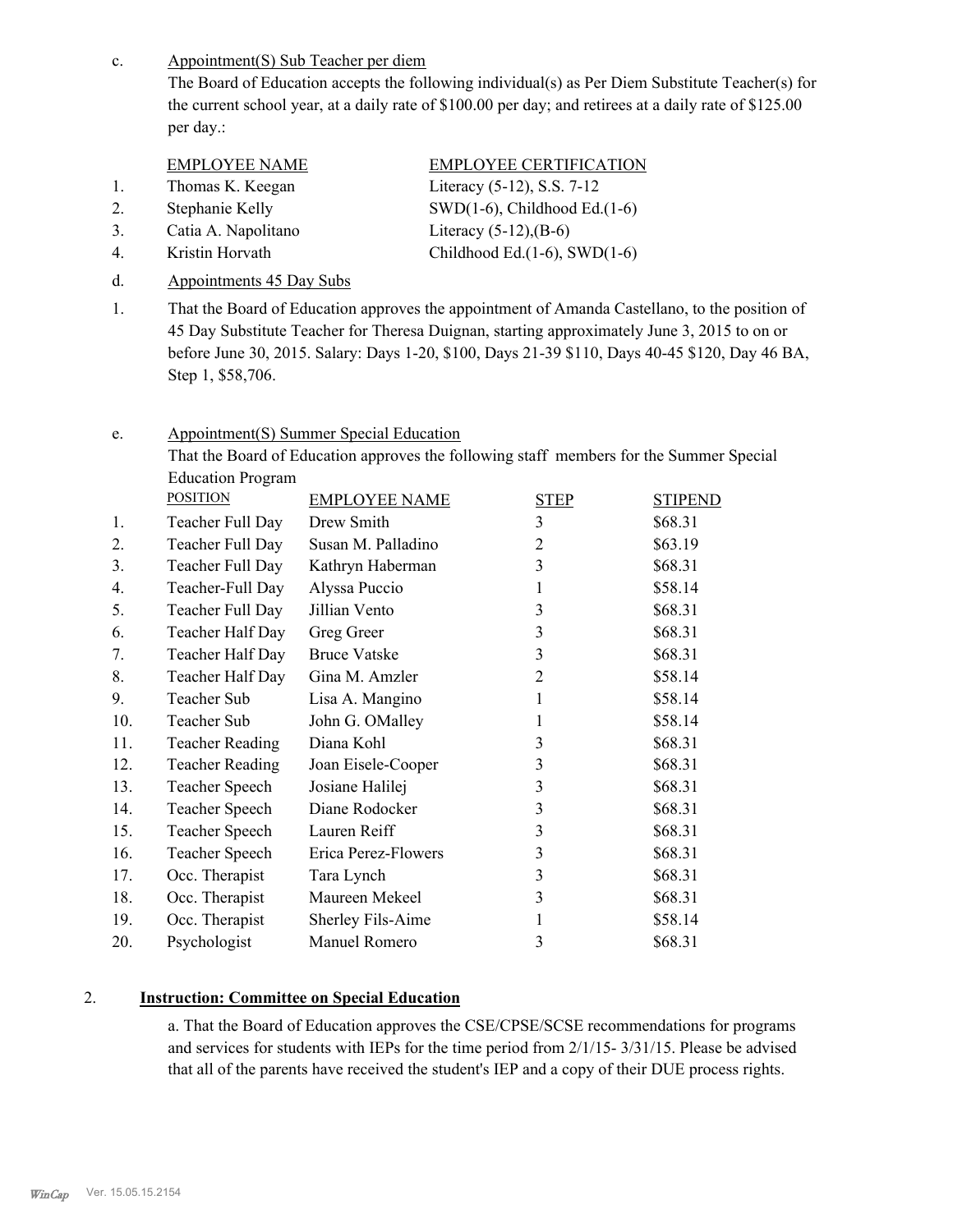# 3. **Instruction: Contracted**

a. That the Board of Education approves the Nursing Services Agreement between Horizon Healthcare and the Mineola UFSD for the 2015- 2016 school year.

b. That the Board of Education approves the license agreement between the Mineola UFSD and the SCOPE Education Services for the PSAT/SAT Preparatory Program for the 2015- 2016 school year.

# 4. **Civil Service**

# a. Appointments

- That the Board of Education approve the appointment of Jeanne Barry, from the position of 10 hour Lunch Aide to part time 1:1 Teacher Aide, at Hampton Street School, effective May 26, 2015. Salary is \$13.74 per hour on Step 1. 1.
- That the Board of Education approve the appointment of Joanna Tangel, from the position of 10 hour Lunch Aide to part time 1:1 Teacher Aide, at Hampton Street School, effective May 26, 2015. Salary is \$13.74 per hour on Step 1. 2.

# b. Leave(s) of Absence

That the Board of Education approve a paid Medical Leave of Absence to Giovanna Randazzo Klein, Teacher Aide, for emergency care for her parent, effective May 4, 2015, for approximately four weeks. 1.

# c. Resignation(s)

That the Board of Education accept, with regret, the resignation for the purpose of retirement, of Ruth Glenn, Teacher Aide at Meadow Drive School, effective June 30, 2015. 1.

### Appointment(S) Summer Special Ed Teacher Aides d.

That the Board of Education approves the following staff members for the Summer Special Education Program:

|     | <b>POSITION</b>     | <b>EMPLOYEE NAME</b> | SALARY  | <b>EFFECTIVE</b> |
|-----|---------------------|----------------------|---------|------------------|
| 1.  | <b>Typist Clerk</b> | Madeline Cegelski    | \$21.03 | 07/01/2015       |
| 2.  | Teacher Aide        | Rosina Sarno         | \$21.99 | 07/01/2015       |
| 3.  | Teacher Aide        | Marianne Wachter     | \$20.81 | 07/01/2015       |
| 4.  | Teacher Aide        | Lorena A. Romano     | \$27.27 | 07/01/2015       |
| 5.  | Teacher Aide        | Diane Ricciardi      | \$16.64 | 07/01/2015       |
| 6.  | Teacher Aide        | Marie Sallie         | \$31.09 | 07/01/2015       |
| 7.  | Teacher Aide        | Marilyn Pisano       | \$28.59 | 07/01/2015       |
| 8.  | Teacher Aide        | Angela Hagan         | \$17.78 | 07/01/2015       |
| 9.  | Teacher Aide        | Nancy Gessner        | \$20.81 | 07/01/2015       |
| 10. | Teacher Aide        | Jacqueline Teemsma   | \$29.30 | 07/01/2015       |
| 11. | Teacher Aide        | Gladys Cuzco         | \$28.59 | 07/01/2015       |
| 12. | Teacher Aide        | Barbara Miller       | \$28.59 | 07/01/2015       |
| 13. | Teacher Aide        | Sara Bond            | \$33.97 | 07/01/2015       |
| 14. | Teacher Aide        | Donna Larose         | \$30.19 | 07/01/2015       |
| 15. | Teacher Aide Sub    | Donna Coulon         | \$13.74 | 07/01/2015       |
| 16. | Teacher Aide Sub    | Kathy Polumbo        | \$13.74 | 07/01/2015       |
| 17. | Teacher Aide Sub    | Kathleen Aiello      | \$13.74 | 07/01/2015       |
|     |                     |                      |         |                  |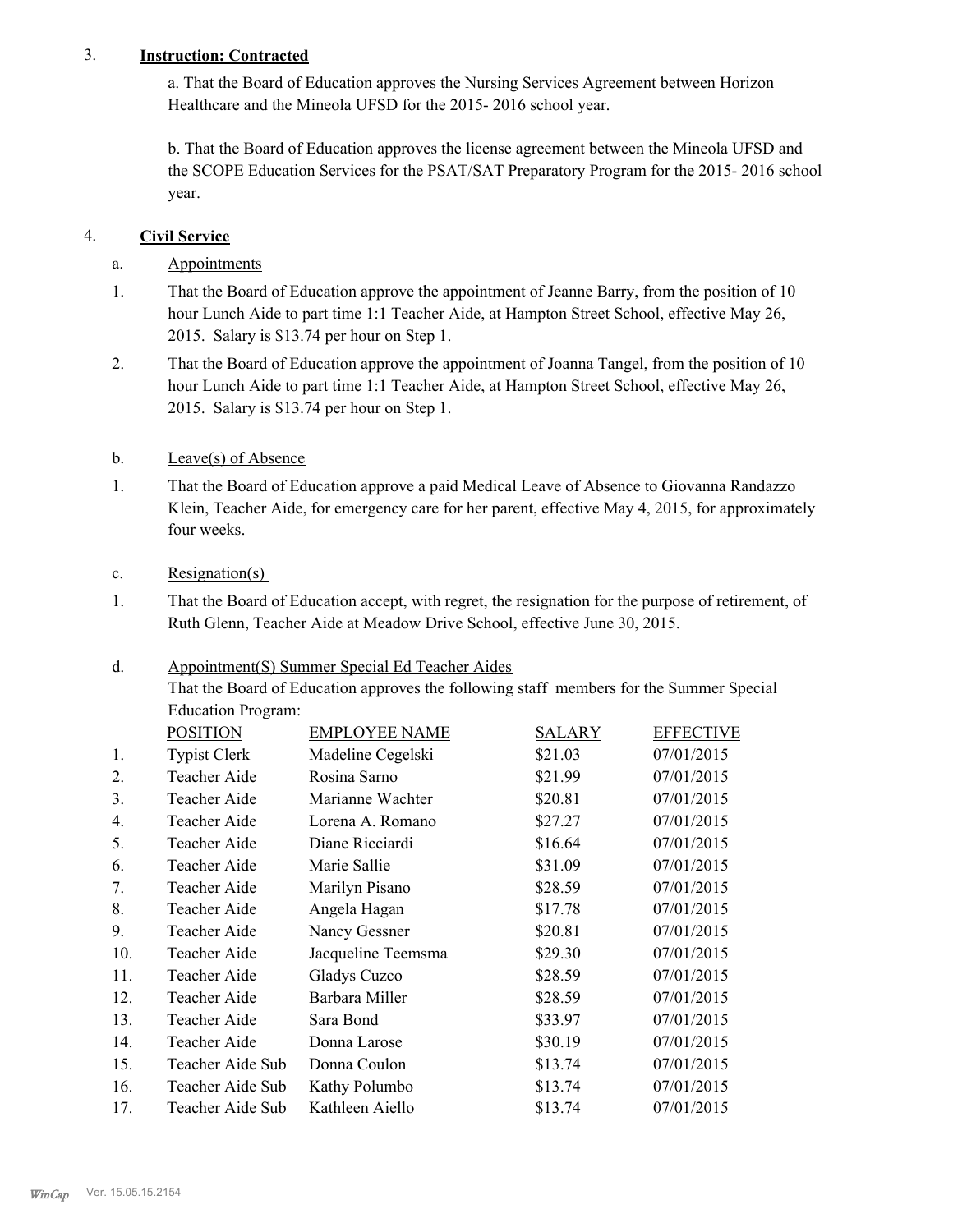Appointment(S) Summer Bus Aides That the Board of Education approves the following staff members as Summer Bus Aides from 7/1/15 through 8/31/15: e. POSITION EMPLOYEE NAME SALARY EFFECTIVE

1. Bus Attendant Donna Buckley \$38.23 Hr. 07/01/2015

# 5. **Business /Finance**

# a. **Treasurer's Report**

1. That the Board of Education accepts the Treasurer's report for the period ending March 31, 2015 and directs that it be placed on file.

# b. **Approval of Invoices and Payroll**

That the Board of Education accepts the Invoices and Payroll for the period ending April 30, 2015

| $A/P$ Warrant #19  | April 15, 2015 | \$ 307,748.86  |
|--------------------|----------------|----------------|
| $A/P$ Warrant # 20 | April 29, 2015 | \$1,227,420.50 |

**TOTAL EXPENSES \$ 1,535,169.36**

PAYROLL # 19 & # 20

| General | \$4,057,646.17 |
|---------|----------------|
| F Fund  | \$47,845.69    |

**TOTAL PAYROLL \$4,105,491.86**

### c. **Budget Appropriation Adjustment**

1. That the Board of Education approves the acceptance of revenue for Instrument rentals in the amount of \$ 44,844.00 and makes appropriation increase adjustments to the following Budget Code: A 2110.416.00.2330.

2. That the Board of Education approves the acceptance of revenue for NYSSMA in the amount of \$3,718.00 and makes appropriation increase adjustments to the following Budget Code: A 2110.404.00.2230.

# **K. Superintendent's Report**

Superintendent of Schools' Reports for 5/19/15 Presentations:

There are no presentations this evening.

Superintendent Comments

### **L. Public Comments**